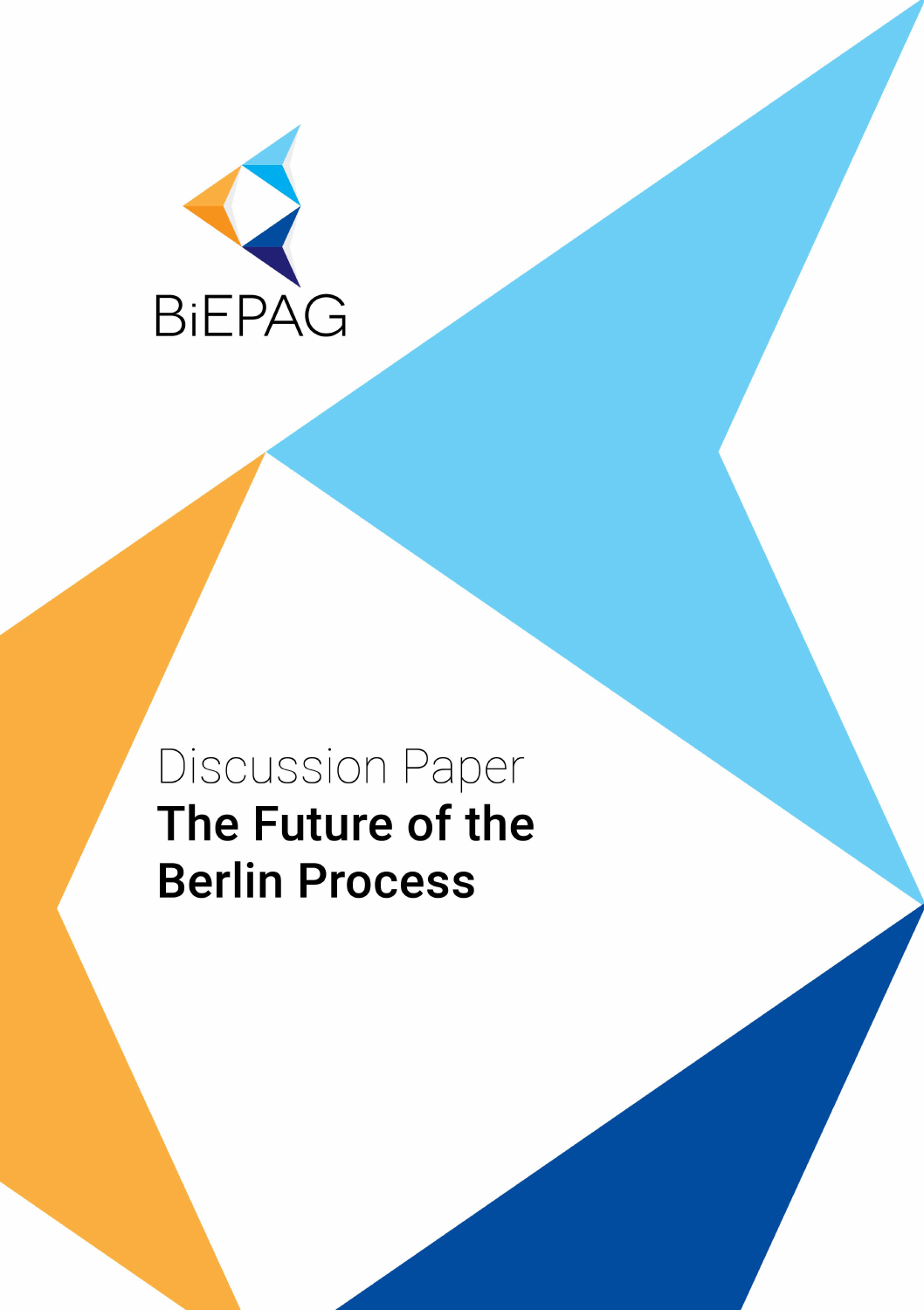



## The Future of the Berlin Process Discussion Paper

The Berlin Process is the only high-level political venue that exclusively focuses on the six remaining non-EU Western Balkan (WB) countries. Amidst the multiple crises within the EU that distracted the Union from enlargement over the past few years, coupled with an increasingly member states driven approach to enlargement, the Berlin Initiative, promoted since 2014 by the German government, is a much-needed boost in preparing the WB countries for future EU membership by trying to tackle some of the core structural problems in the region. As such, the format of the Berlin Process-hosted EU-WB6 Summit Series should continue beyond the initial 5 years framework set to end in 2018.

In this policy brief, the Balkans in Europe Policy Advisory Group (BiEPAG) proposes several structural changes to be introduced within the Berlin Process after the 2018 London Summit in order to make it more effective for the countries involved, and more beneficial for their citizens.

The Berlin Process is marked by the mini-intergovernmentalism, meaning it involves the WB countries in addition to Germany, France, Austria, Italy, Slovenia and Croatia, as well as the European Commission and international financial institutions. The process should remain stable in terms of the number of actors involved, as an increase in size bears risk of spoiling the dynamics and hijacking the agenda for self-driven interest. In terms of content, however, the process has been fluid as thus far it included issues of regional cooperation, bilateral issues, and other issues related to youth, migration, connectivity, ecology and most recently rule of law. Preparation of annual summits has not always been transparent, and the selection of annual topics seemed rather as an ad hoc exercise than part of the carefully tailored strategy. As a consequence of vaguely defined goals of the process, WB governments were at liberty to manipulate perceptions of achieved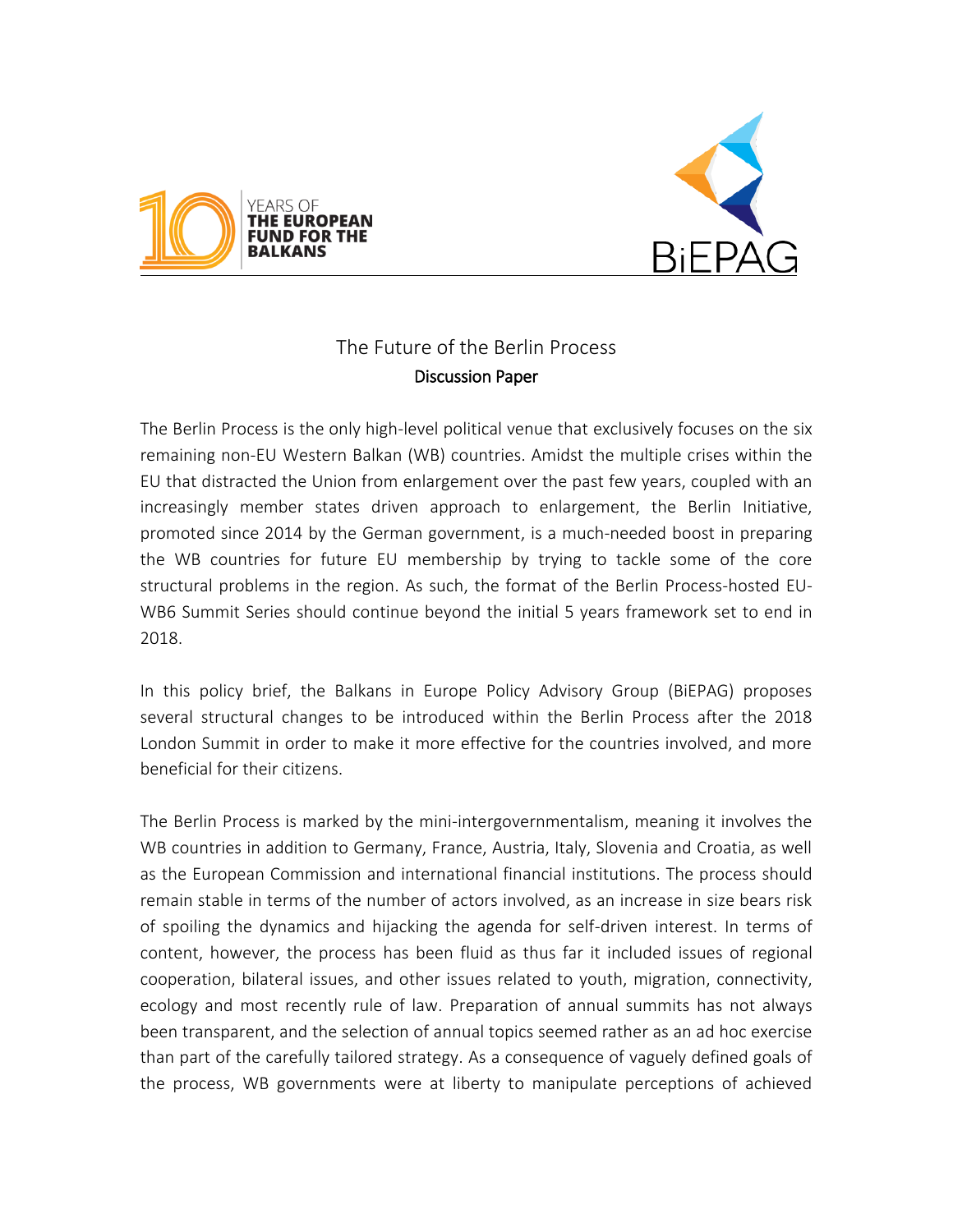results in communication with other stakeholders and general public. In the future, it is important to limit and prioritize the number of issues addressed within the Berlin Process so as to avoid the dilution of concrete tasks. Also, it is crucial to avoid duplexing of the accession process, as this makes the European Commission reluctant to substantially engage.

The structure of the Berlin process needs to be modified in order to provide additional top –down pressure to the countries involved and to make it more effective. It would be important to institutionalise the process even further, setting tangible annual milestones to be achieved. In this regard it is crucial to set concrete obligations for the countries involved, beyond the adoption of declarative commitments. The implementation of agreed responsibilities should be regularly monitored throughout the year, and assessed at the Summit, with the possibility to publicly name and shame governments that are lagging behind in implementation.

Doubtlessly, the brunt of the responsibility for the potential success of the Berlin Process rests with the respective regional governments. However, the Berlin process should be used as an opportunity to increase the bottom-up pressure on the governments of the Western Balkans to do their job better by strengthening civil society and giving the organisations a more precise role. The Civil Society and Business Forums organised as side events within the Berlin process need to be integrated into the formal programme of the future summits. These two forums have proven their worthiness. Joint meetings and events between various actors involved, like the one between BiEPAG and the GIZsupported EU/MFA Networks, are good examples of the potential for success in combining the work of these actors. On the other hand, credible representatives of civil society should be regularly consulted between summits in order to prepare 'shadow reports' on the topics covered within the Process.

The potential of the Berlin Process is evident as the number of donors and regional and international organisations engaged in the WB, as well as major European companies, have expressed their interest in it. Yet, on the occasion of the fourth Western Balkans Summit, what has come of the plethora of vital economic revitalisation projects identified at the previous three meetings? Since the start of the Berlin Process in summer 2014, a number of programmes and initiatives have been launched, yet the implementation track record is rather disappointing. In addition, funding instruments cannot be easily redirected to immediately benefit those most in need and affected by the social and economic conditions in the region. To close this gap, the German Minister of Foreign Affairs announced a "Berlin-plus" addition to the Berlin Process in order to be better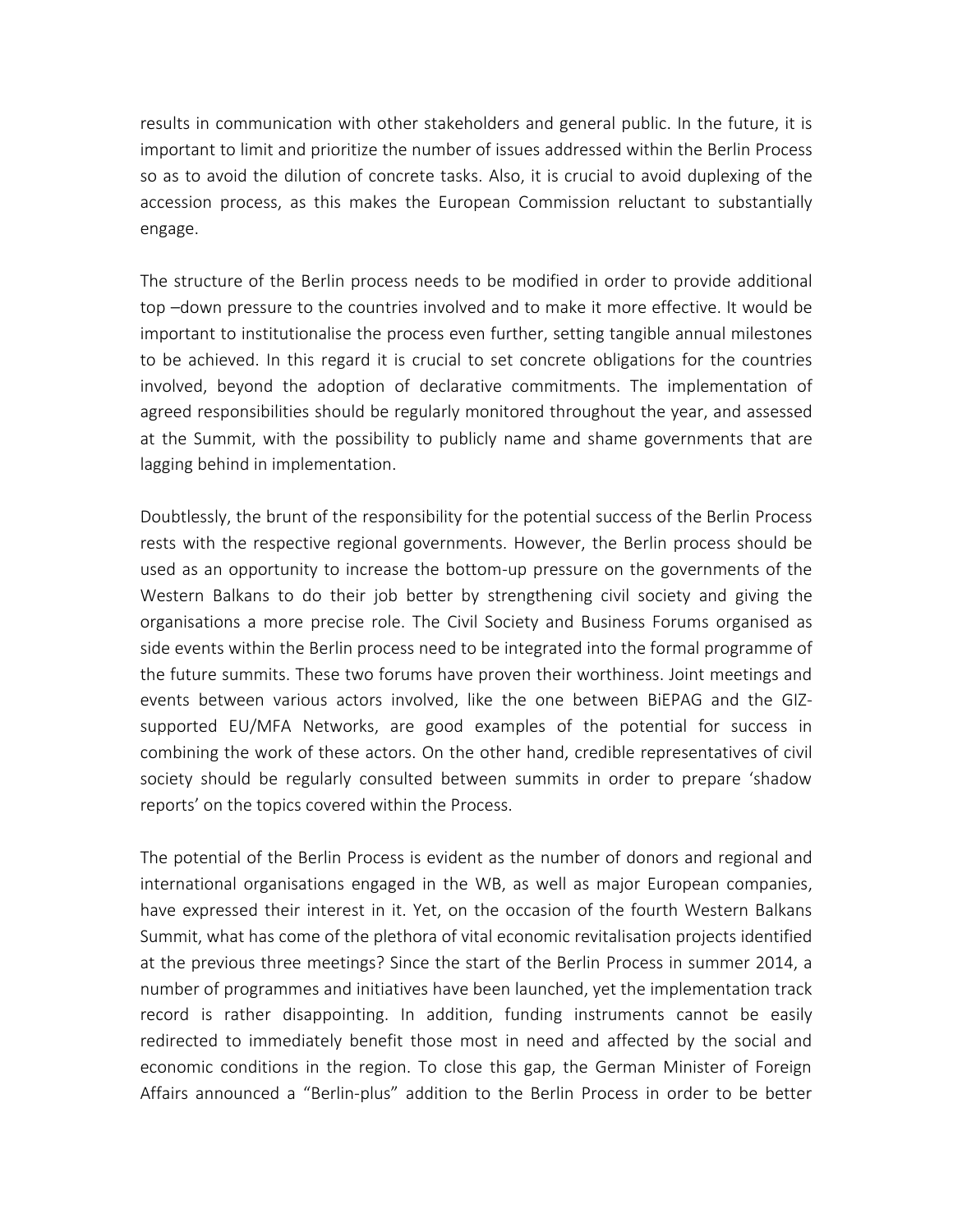equipped to answer to the needs of the region. This opportunity should be used so as to provide more prominent roles to regional organisations and European companies, especially those involved in the connectivity agenda-related issues, in pushing the WB countries to engage more directly and decisively towards the European single market benchmarks.

Regarding the frequency of meetings/summits, the process needs to be upgraded in order to make it a true, year-long process. At the moment, this is not the case. The main summits should continue to be organised in one of EU member state capitals, for visibility purposes, and because that way all political leaders of the EU countries involved will join and participate. However, half-way meetings/mini-summits should be organised in one of the WB capitals, like the one in Sarajevo in May 2017. The rotating presidency of the summits should remain as it is and the same should be applied to the mini summits. This way, half-way mini-summits will demonstrate the local ownership of the process, while leaving the organisation of the main summits in the hands of the EU member states involved in the process.

The success of the Berlin Process, beyond the fact that it feeds into the efforts to keep the WB6 countries engaged in EU accession, has thus far been marked with several tangible outputs of previous summits, most notably the establishment of the Regional Youth Cooperation Office (RYCO), and the signing of the Declaration on Regional Cooperation and the Solution of Bilateral Disputes. In order to keep the momentum going, it is crucial that each of the subsequent summits produces one tangible success story that would bring immediate relief to the citizens of the Western Balkans and remind them of the benefits of the European project. One such initiative could be directed towards the adoption of the agreement on inclusion of the WB6 to the European "roam like at home" policy. The potential implementation of such a comprehensive agreement will be fully in line with the Stabilisation and Association Agreement (SAA), as it would facilitate the gradual alignment of the region's legislation with EU law and standards, thus creating a new impetus for the region's economy in attracting investments. It will additionally prepare the region for its future participation in the EU's single market. Most importantly it will genuinely bring people together as both EU citizens and citizens of the Western Balkan countries would save money when using their phones abroad, especially since there already exists an extensive circulation of people between the EU and the Western Balkans.

Finally, all the efforts made within the framework of the Berlin Process should be primarily focused on fulfilling the Copenhagen Accession Criteria, for example increase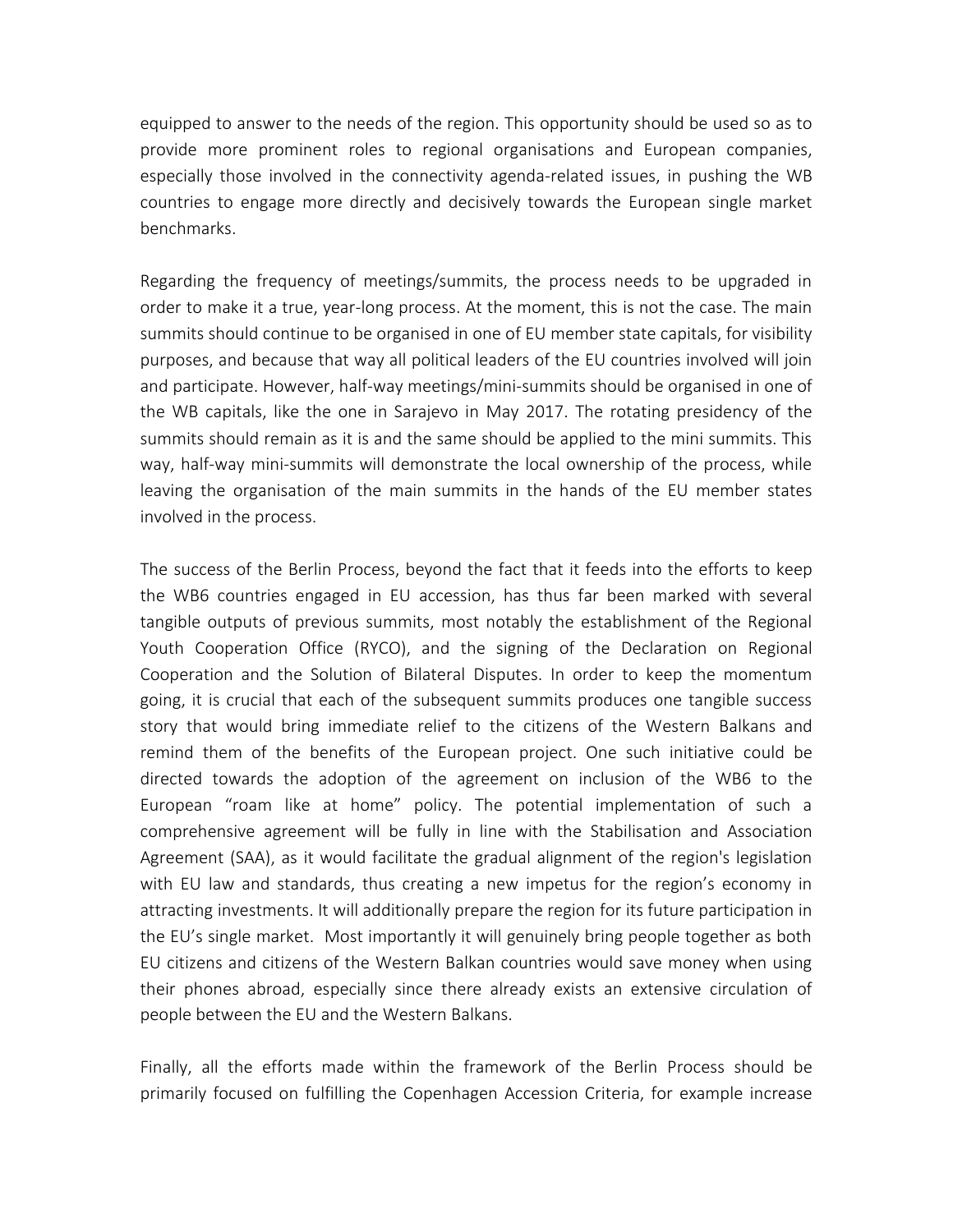the candidate countries' ability to take on the obligations of membership including adherence to the aims of political, economic and monetary union. This being said, it is important to use this forum to boost the transformative effect of enlargement by insisting on the independence of key state institutions and empowering democratic forces in the WB6 countries.

Written by Zoran Nechev, Florian Bieber, Marko Kmezic (Balkans in Europe Policy Advisory Group)

July 2017.

The Balkans in Europe Policy Advisory Group (BiEPAG) is an open group of policy analysts, scholars and researchers, established as a joint initiative of the European Fund for the Balkans and the Centre for Southeast European Studies of the University of Graz.

The goal of the Group is to support the integration of the Western Balkans in the European Union, and to contribute to the consolidation of democracy in the region, through the facilitation of evidence-based policy dialogue. To this end, BiEPAG is conceptualised as a platform to bring closer the various political and developmental stakeholders of the individual countries of the Western Balkans – on one side, and the bodies and branches of the European Union and the governments of its constituent countries – on the other.Four main methods are used in BiEPAG's work:

-Preparation of research-based proposals for policy measures aimed at the acceleration of reforms and at the democratisation of the Western Balkan countries, as well as at overcoming the enlargement hiatus inside the European Union;

-Dissemination of the recommendations and – with support from BiEPAG's vast network of partners in the European Union and in the Western Balkan countries – the advocacy of the recommended measures at high-level meetings and in expert fora;

-Promotion of expert debate – through bringing together policy and expert communities and stimulating the exchange of divergent views;

-Promotion and the democratisation of public debate on topics relevant to the Europeanisation of the Western Balkans – through the BiEPAG blog, which brings together policy makers, analysts and scholars to debate the most pressing issues in the region.

Contact: Igor Bandović Senior Programme Manager European Fund for the Balkans